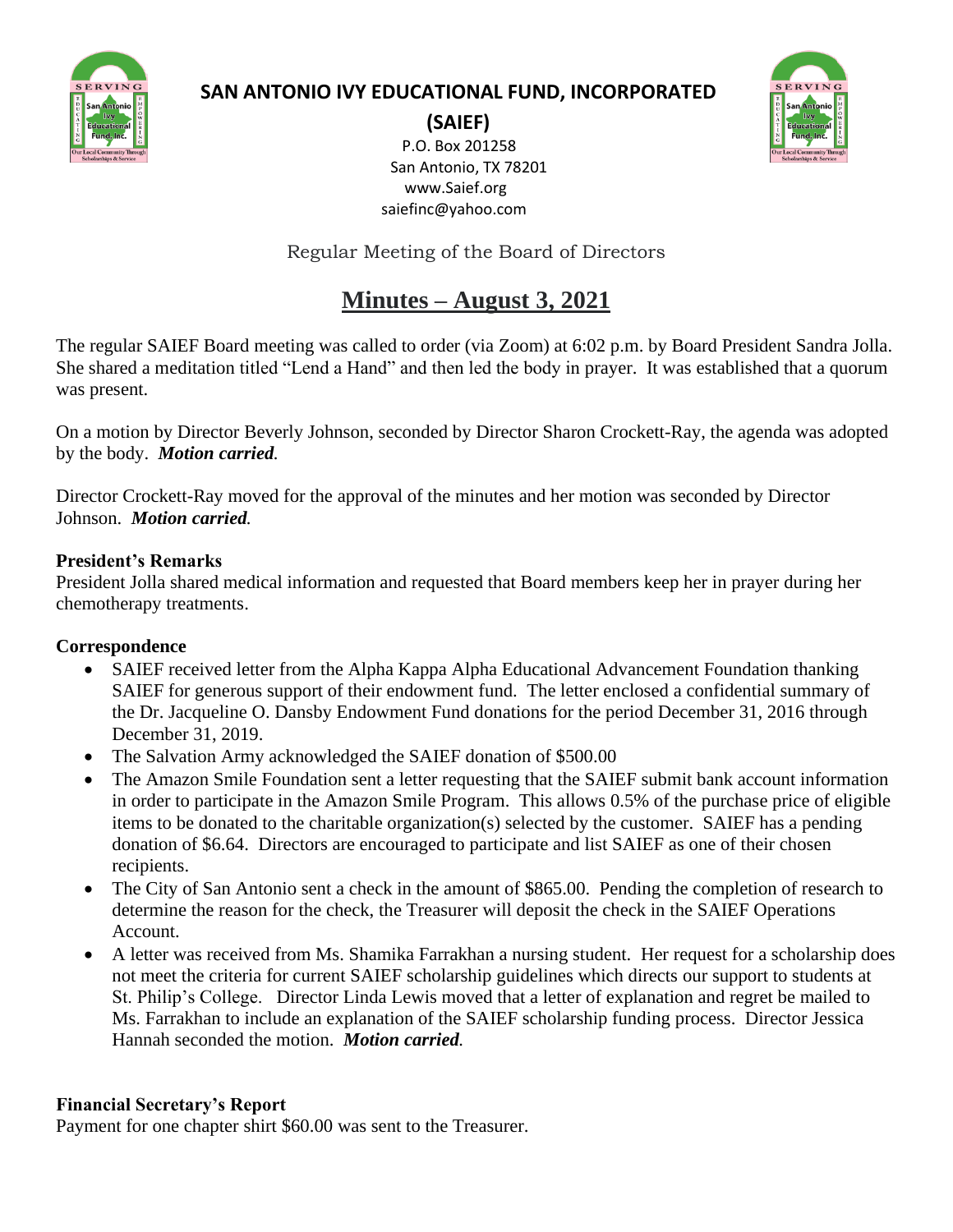#### **Treasurer's Report**

Treasurer Madelyn Jones presented the following report for the period June 1, 2021 through June 30, 2021:

| Account<br>Type  | Beginning<br><b>Balance</b> | Revenue | <b>Expenses</b> | <b>Ending Balance</b> | Pending<br><b>Deposits</b> | Outstanding<br><b>Checks</b> | <b>Balance after</b><br>Pending<br><b>Transactions</b> |
|------------------|-----------------------------|---------|-----------------|-----------------------|----------------------------|------------------------------|--------------------------------------------------------|
|                  |                             |         |                 |                       |                            |                              |                                                        |
| Operating        | \$65.162.06                 | \$0.00  | \$68.00         | \$65,094.06           | \$0.00                     | \$0.00                       | \$65,094.06                                            |
| Account          |                             |         |                 |                       |                            |                              |                                                        |
| (#5802)          |                             |         |                 |                       |                            |                              |                                                        |
| <b>Special</b>   | \$16,417.15                 | \$0.00  | \$0.00          | \$16,417.15           | \$0.00                     | \$0.00                       | \$16,417.15                                            |
| Account          |                             |         |                 |                       |                            |                              |                                                        |
| (#5810)          |                             |         |                 |                       |                            |                              |                                                        |
| Diamond          | \$15,235.04                 | \$0.00  | \$0.00          | \$15,235.04           | \$0.00                     | \$0.00                       | \$15,235.04                                            |
| Checking         |                             |         |                 |                       |                            |                              |                                                        |
| Account          |                             |         |                 |                       |                            |                              |                                                        |
| (42487)          |                             |         |                 |                       |                            |                              |                                                        |
| <b>ATO</b>       | \$20,464.08                 | \$0.00  | \$572.25        | \$19,891.83           | \$0.00                     | \$304.10                     | \$19,587.73                                            |
| <b>Programs-</b> |                             |         |                 |                       |                            |                              |                                                        |
| Checking         |                             |         |                 |                       |                            |                              |                                                        |
| Account          |                             |         |                 |                       |                            |                              |                                                        |
| (#3920)          |                             |         |                 |                       |                            |                              |                                                        |
| <b>TOTAL -</b>   | \$117, 278.33               | \$0.00  | \$640.25        | \$116, 638.08         | \$0.00                     | \$304.10                     | \$116,333.98                                           |
| All Accounts     |                             |         |                 |                       |                            |                              |                                                        |

Treasurer Jones shared the following report for the period July 1 to July 31, 2021:

| Account<br>Type                                           | Beginning<br><b>Balance</b> | Revenue  | <b>Expenses</b> | <b>Ending Balance</b> | Pending<br><b>Deposits</b> | Outstanding<br><b>Checks</b> | <b>Balance after</b><br>Pending<br><b>Transactions</b> |
|-----------------------------------------------------------|-----------------------------|----------|-----------------|-----------------------|----------------------------|------------------------------|--------------------------------------------------------|
| Operating<br>Account<br>(#5802)                           | \$65,094.06                 | \$110.00 | \$9,301.59      | \$55,902.47           | \$0.00                     | \$525.00                     | \$55,377.47                                            |
| Special<br>Account<br>(#5810)                             | \$16,417.15                 | \$0.00   | \$0.00          | \$16,417.15           | \$0.00                     | \$0.00                       | \$16,417.15                                            |
| Diamond<br>Checking<br>Account<br>(#2487)                 | \$15,235.04                 | \$875.00 | \$50.00         | \$16,060.04           | \$0.00                     | \$0.00                       | \$16,060.04                                            |
| <b>ATO</b><br>Programs-<br>Checking<br>Account<br>(#3920) | \$19,891.83                 | \$0.00   | \$931.74        | \$18,960.09           | \$0.00                     | \$0.00                       | \$18,960.09                                            |
| <b>TOTAL -</b><br><b>All Accounts</b>                     | \$116, 638.08               | \$985.00 | \$10,283.33     | \$107,339.75          | \$0.00                     | \$525.00                     | \$106, 814.75                                          |

#### **OLD BUSINESS**

#### **Fundraising Committee**

Fundraising Chairman Janice Wilson reported that three sorors have not yet picked up their Alpha Tau Omega Chapter shirt orders and there are 19 shirts remaining to be sold. Director Wilson will be assisted by President Jolla drafting an email to be sent to Alpha Tau Omega members encouraging them to purchase a shirt before or at the September  $12<sup>th</sup>$  chapter meeting.

**Governance**: Director Hannah asked for the status of the previously mentioned training session regarding Alpha Kappa Alpha Sorority directives about functions and operations of chapter foundations. The 2021 Boule session to deal with this topic was canceled. Alpha Tau Omega President Marilyn Stanton-White previously stated that she would postpone collaboration with a legal advisor until the fall of the year. There was discussion that it would be helpful to have the foundation president and treasurer included in the training to facilitate effective foundation operations.